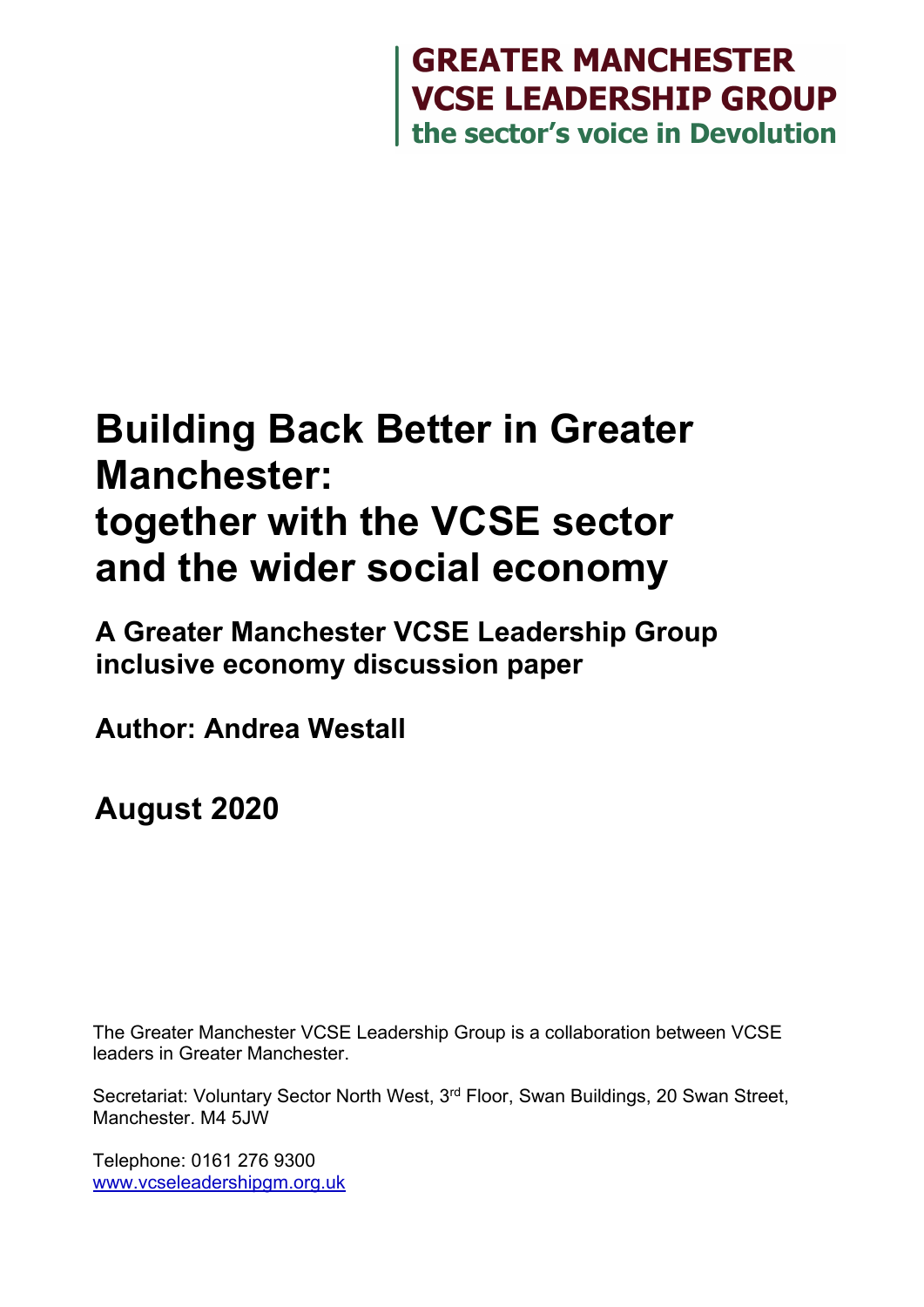# **Contents**

<span id="page-1-0"></span>

| The role of VCSE organisations and the wider social economy in 'Building Back Better'5 |  |
|----------------------------------------------------------------------------------------|--|
|                                                                                        |  |
|                                                                                        |  |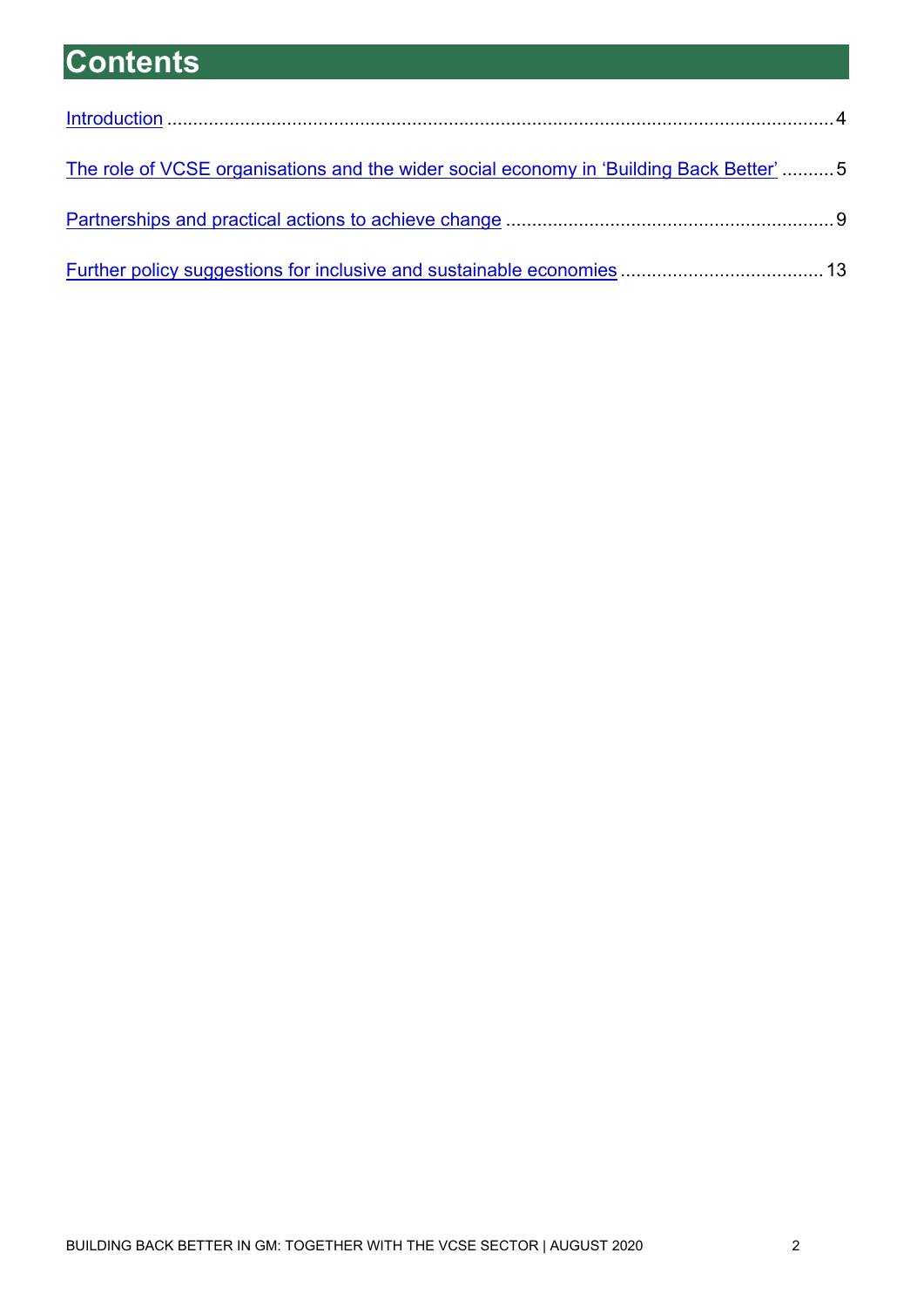# **Summary – practical actions and policy suggestions**

#### Practical actions to achieve change:

- 1. Support the creation of inclusive and sustainable local economies.
	- The VCSE sector and wider social economy already contribute, and could further contribute, to the creation of thriving, sustainable and resilient local economies. We would welcome the opportunity to work with the public sector and business, crosssector, to identify how best to work together to improve GM's economy.
	- We would like closer and focussed collaboration with the public sector and business to explore the opportunities to develop community-led economic development, particularly in the most deprived areas; as well as to maximise the local benefits of any inward investment coming to GM.
	- Investment in community anchors across GM could help create democratic spaces for greater local participation and control to rethink and repurpose local economies.
	- Specific resource could also be devoted to supporting social innovation across GM for a just transition through some kind of incubator or knowledge hub.
	- We would also like to consider the creation of well-being hubs across GM to promote and support healthy lifestyles.
- 2. Tackle low pay and insecurity.
	- We would like to discuss ways of working in collaboration across different business sectors to share good practice and unlock barriers to creating fairer business models.
	- To support good VCSE employment, we also suggest meetings with commissioners, and funding bodies (including representatives of national funders) to discuss more appropriate and enabling funding and procurement practices.
- 3. Create social value from infrastructure and wider local spend.
	- We would like to work with public sector and business partners to ensure that infrastructure investments fully incorporate social value principles and outcomes.
	- These impacts could be supported through a GM Supply Chain platform for VCSE organisations, co-operatives, and local businesses committed to inclusion and sustainability.
	- We would also like to discuss the possibility of GM imposing a 1% levy on all public sector contracts, to fund the economic inclusion delivered by VCSE organisations.
- 4. Further engagement with GM Recovery Action Planning on the Economy.
- 5. Representation of the VCSE sector on the GM Local Enterprise Partnership.

#### Policy suggestions for inclusive and sustainable economies:

- 1. Add 'Equality and Diversity' as a specific criterion to the GM Good Employment Charter.
- 2. Adopt a Socio-Economic Equalities duty across GM.
- 3. Adopt the principles and suggested practices of the Wellbeing of Future Generations (Wales) Act 2015, and create a GM approach.
- BUILDING BACK BETTER IN GM: TOGETHER WITH THE VCSE SECTOR | AUGUST 2020 3 4. Hold a GM-wide conversation across the different localities in the region, to bring people together around a shared vision of the future economy and society.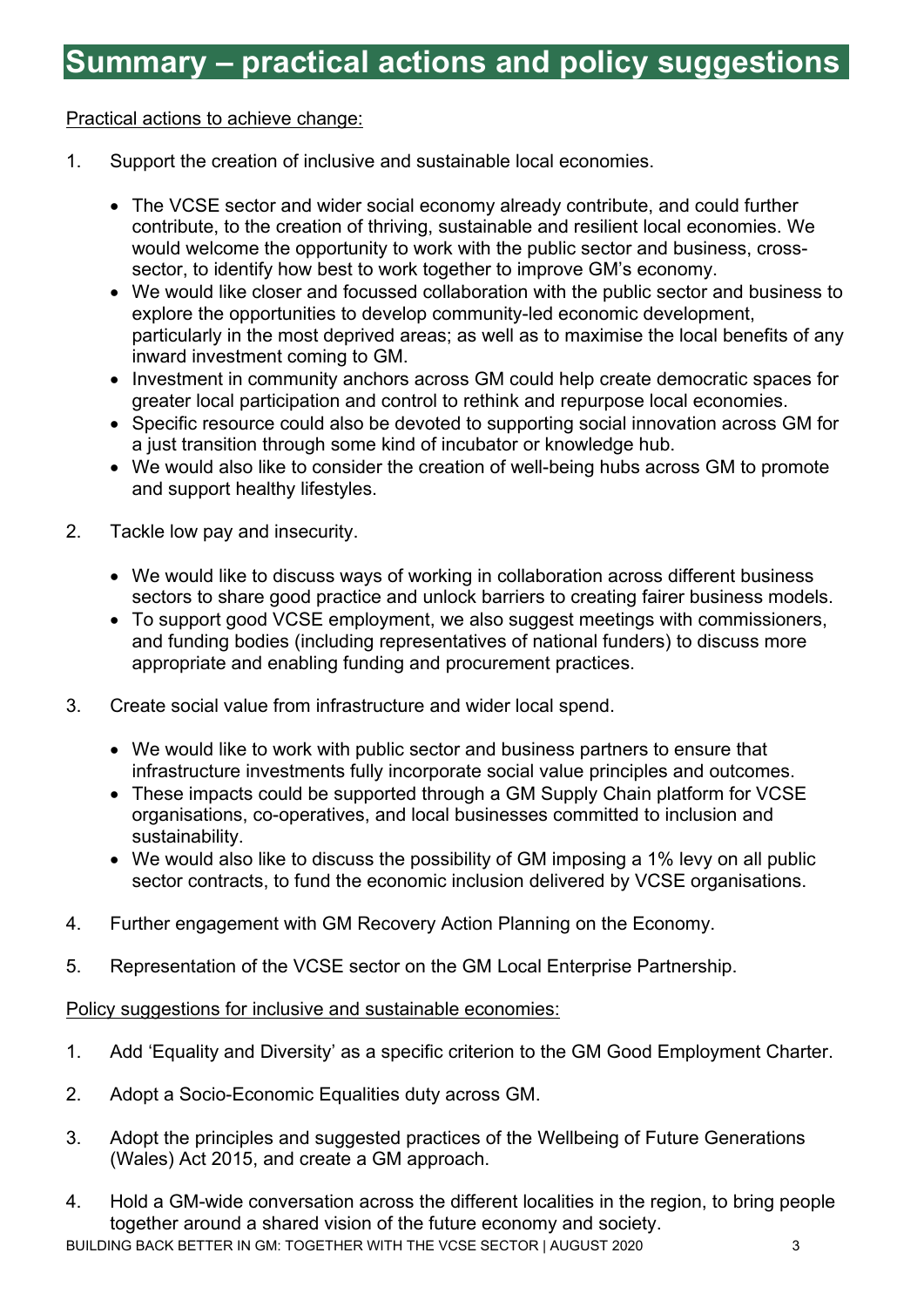## **Introduction**

Despite significant progress in recent years, COVID-19 has further exposed and focussed attention on the challenges facing the Greater Manchester economy and society. It has, at the same time, provided a unique opportunity to revision and repurpose our economy towards one which more equitably distributes wealth and opportunity across GM's people and places; provides high levels of health and well-being for all; reduces poverty; and works within environmental limits. Similar discussions are being had by all economic actors across Greater Manchester, and internationally.<sup>[1](#page-3-1)</sup>

Voluntary organisations, charities, community organisations and social and community enterprises (VCSE sector), as well as the wider social economy, including co-operatives and alternative business models such as employee-owned companies, are crucial to the recovery. Not only do they contribute directly to the GM economy, they are part of creating resilient and flourishing local economies and societies across GM. They provide examples of inclusive organisational models, share wealth and income more equitably; support the most disadvantaged people to access employment; promote healthy lifestyles; increase well-being; and innovate 'just transitions' towards an ecological and zero carbon future. The GM Cooperative Commission has already argued for a more place-based, community-led approach to economic development.<sup>[2](#page-3-2)</sup> This paper supports that vision, outlining the different ways that the social economy can contribute, with a particular focus here on VCSE organisations.

Realising a more inclusive and sustainable economy will require substantial changes in how businesses and organisations operate; how local economies are structured; and how the public sector works with business, the social economy, and citizens. The current crisis has further increased collaboration across sectors, showing that complex challenges, and rapid, effective change, require the insights and capabilities of diverse actors. The importance of health is recognized in the Local Industrial Strategy. GM is aiming to become a 'Marmot City Region' and is setting up an Independent Inequalities Commission. Economic policy has for too long been undertaken predominantly by 'experts', rather than engaging directly with the people affected. The latter have the skills and resources to contribute, particularly to sustainable local economies.

Greater Manchester VCSE Leadership Group represents a wide range of organisations and activities that are crucial to enabling GM to 'Build Back Better'. We welcome the opportunity to work with other parts of the social economy, as well as the GM Combined Authority (GMCA), GM Local Enterprise Partnership (GMLEP), Greater Manchester Chamber of Commerce, local authorities, trades unions, businesses and local people to develop relevant strategies, policies and activities.

This discussion paper briefly summarises the different ways in which VCSE sector, and the wider social economy, are core (not marginal) to creating an inclusive and sustainable GM economy. It also suggests practical initiatives, collaborations, and ideas for supportive GM policy.

<span id="page-3-1"></span><span id="page-3-0"></span><sup>&</sup>lt;sup>1</sup> See, for example:<http://gmlep.com/news/gmlep-build-back-better-webinar> (June 2020). Businesses discussed the need to reduce inequality, increase environmental action, and have greater positive impact on society. The Mayor, Andy Burnham, also noted that existing businesses could learn from social enterprises and co-operatives, as well as seeing these business models as likely to become more attractive in future, particularly for young people.

<span id="page-3-2"></span>BUILDING BACK BETTER IN GM: TOGETHER WITH THE VCSE SECTOR | AUGUST 2020 4 [2https://www.greatermanchester-ca.gov.uk/media/2598/gm-co-operative-commission-report.pdf](https://www.greatermanchester-ca.gov.uk/media/2598/gm-co-operative-commission-report.pdf)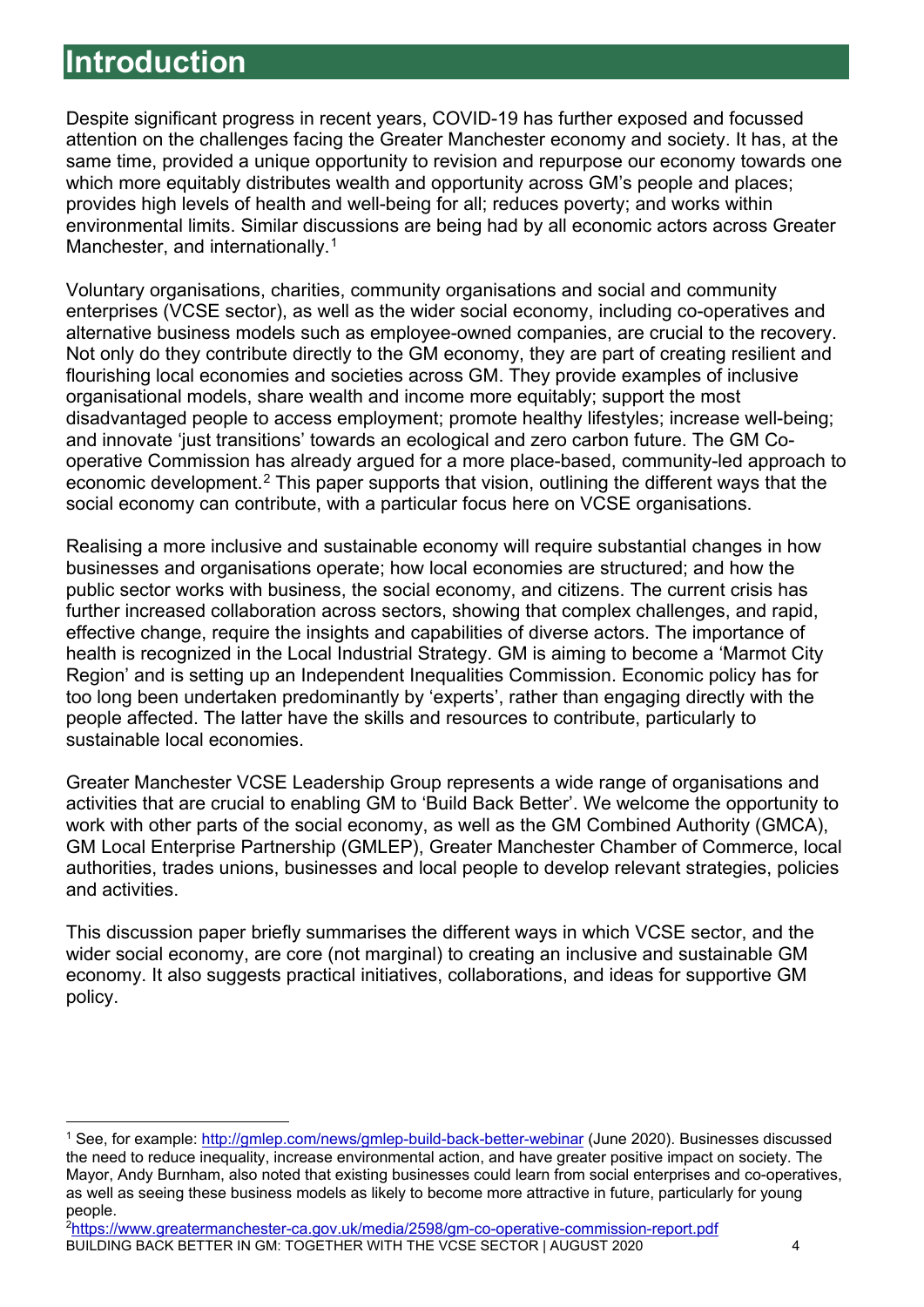## **The role of VCSE organisations and the wider social economy in 'Building Back Better'**

The diverse social economy within Greater Manchester has a significant direct economic footprint. This impact on jobs, as well as economic activity across virtually all economic sectors, suggests the need for appropriate representation on GM business and employer bodies, and within strategic economic decision-making.

However, it is also important to recognise that any economy is far wider than just a sum of financial transactions and formal employment. Economic activity (which produces goods and services through work) may also be unpaid–such as caring, volunteering, or swapping goods. And it is not all about individual consumption and ownership. Sharing or collective ownership of assets (for example, of goods, land or housing) is also important and, may become a greater part of a future sustainable economy, helping to limit resource use, and reducing the need for individual wealth and high incomes.

In addition, social economy organisations of all kinds do not focus primarily on profit, but rather on achieving a mix of social, environmental and economic value. They tend to have organisational models that create a fair sharing of economic wealth created, and incorporate values such as participation, reciprocity and collaboration, alongside competition.<sup>[3](#page-4-0)</sup> These traits are in fact those which businesses and international organisations (from the OECD to business leaders' forums) both before, and increasingly after, COVID-19 began, are seeing as important going forward. There has been, for example, increased discussion of 'stakeholder corporations', or of the rise in ESG (environmental, social and governance) criteria, and impact investing within mainstream finance. The economist, Nobel-prize winner Joseph Stiglitz, has also argued that more resilient economies are ones with a diversity of economic models such as not-for-profits, charities, co-operatives, etc.[4](#page-4-1)

#### **1. The direct formal economic value of the VCSE sector**

It is useful to first recognise the current direct economic contribution of the VCSE sector to the Greater Manchester economy on standard measures such as turnover and employment. The latest statistics will be available in autumn 2020. However, using the last survey of GM in 2017, the VCSE 'sector', as defined and measured in that study, accounted for about £1.3bn turnover a vear<sup>[5](#page-4-2)</sup>, a significant proportion of which is drawn from outside GM. There were 15,890 organisations, with 26,800 fte (full-time equivalent) staff–roughly comparable to half those employed in Advanced Manufacturing in GM.<sup>[6](#page-4-3)</sup> If the one in ten employees for Advanced Manufacturing estimated by GCMA is correct, this means around 1 in 20 employees are in the VCSE sector.

However, the economic footprint of the entire social economy, including housing associations, co-operatives and alternative business models, such as employee-owned companies, is likely to be much higher.<sup>7</sup>There is clearly a need to more comprehensively investigate the scope and scale of the social economy in GM, as was done, for example, in Liverpool City Region in

<span id="page-4-1"></span><sup>4</sup> Stiglitz, J (2009) 'Moving beyond market fundamentalism to a more balanced economy'. *Ann Public Coop Econ*, Vol. 80, No.3, pp. 345–360.<https://onlinelibrary.wiley.com/doi/abs/10.1111/j.1467-8292.2009.00389.x> [5https://www.gmcvo.org.uk/publications/greater-manchester-state-vcse-sector-2017](https://www.gmcvo.org.uk/publications/greater-manchester-state-vcse-sector-2017) <sup>6</sup>https://www.greatermanchester-ca.gov.uk/media/1580/key\_facts\_2017final.pdf

<span id="page-4-0"></span> $3$  For a longer discussion of the social economy and the different ways in which it contributes to an inclusive and sustainable economy, see Vickers I, Westall A, Spear R, Brennan G & Syrett S (2017) *Cities, Social Economy and Inclusive Growth*, Joseph Rowntree Foundation. [https://www.jrf.org.uk/report/cities-social-economy-and](https://www.jrf.org.uk/report/cities-social-economy-and-inclusive-growth)[inclusive-growth](https://www.jrf.org.uk/report/cities-social-economy-and-inclusive-growth)

<span id="page-4-4"></span><span id="page-4-3"></span><span id="page-4-2"></span><sup>&</sup>lt;sup>7</sup> The report of the [GM Co-operative Commission](https://gmcommission.coop/) estimates around 300 co-operatives in GM. Social Enterprise UK (SEUK) believes that the social enterprise contribution to GVA could be nearly three times higher than usually estimated. [https://www.socialenterprise.org.uk/wp-content/uploads/2019/05/The\\_Hidden\\_Revolution\\_-\\_FINAL-](https://www.socialenterprise.org.uk/wp-content/uploads/2019/05/The_Hidden_Revolution_-_FINAL-1.pdf)[1.pdf](https://www.socialenterprise.org.uk/wp-content/uploads/2019/05/The_Hidden_Revolution_-_FINAL-1.pdf)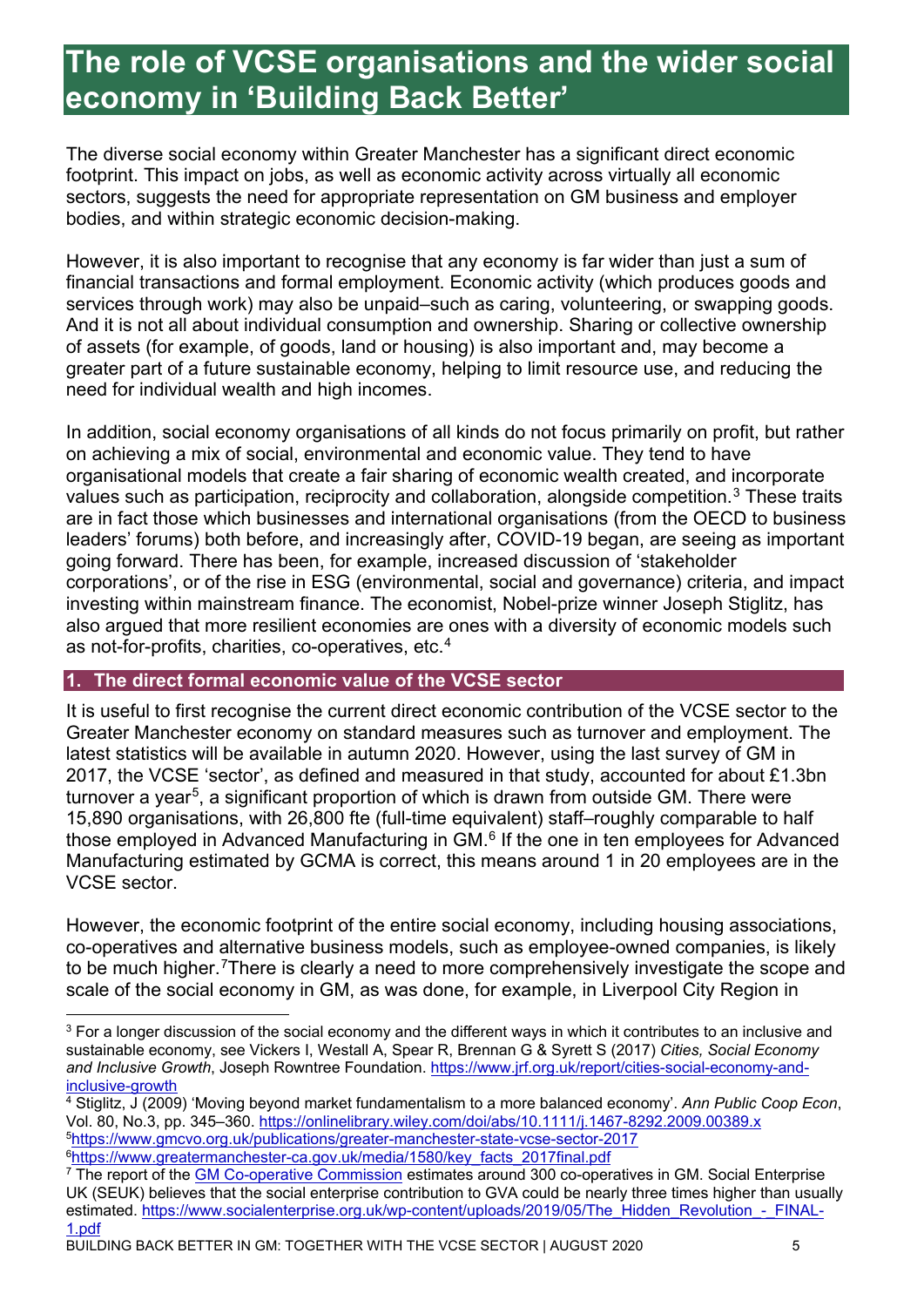2017. That study found a sector representing a much higher percentage of the economy, about one in ten employees.<sup>[8](#page-5-0)</sup>

#### **2. Valuing and recognising volunteering and mutual support as part of the economy**

An often unrecognised, additional value created by VCSE organisations comes from the 461,800 people who volunteer 1.1million hours per week. The economic value is estimated (using GMCA approved methodology) to be £973million per year.[9](#page-5-1)

This estimate exemplifies the point made above that an economy is not just the sum of the output produced by paid employment. A fair amount of economic activity (in other words, work that produces or distributes useful goods and services to meet need) takes place, for example, through volunteering, informal care (of children, older people and disabled people), or forms of mutual aid between people. During COVID-19, the power of mutual aid (such as through sharing or swapping useful items, or providing advice and support) has increased. This kind of activity has, however, always been a part of economies (particularly local). It is how communities thrive and people support each other. As a result, we need to recognise much more clearly, and to resource, the economic development role that the VCSE sector has in supporting these civic contributions.

#### **3. Inclusive employers**

We know that GM VCSE organisations, like others around the UK, tend to employ relatively more people from groups who are otherwise under-represented, such as those from Black, Asian and minority ethnic heritage, women and disabled people, or have other work-limiting conditions, or physical impairments or mental health issues. There also tends to be more diversity in leadership, particularly by women.<sup>[10](#page-5-2)</sup> Their ethical recruitment practices can also serve as exemplars for all sectors and are further reasons to support the increased growth of the VCSE sector to achieve a more inclusive economy.

#### **4. Enabling people to access employment and start businesses**

Voluntary organisations, charities, community groups, social and community enterprises, and other social economy organisations, can support and enable people to access employment, as well as addressing many other interlinked aspects of their lives from housing to health. Support may include skills development, mentoring, volunteering opportunities or job matching. This kind of activity is particularly critical to maintain at the current time, not only for those who have lost, or are at risk of losing, jobs, but also to support transitions to new ways of working and future skills. These roles suggest a greater focus on supporting such organisations to invest in apprenticeships, and employment schemes.

For example[:Talent](https://www.gmcvo.org.uk/talent-match) Match; [SMaRT Garage Salford;](http://firststeptrust.org.uk/smart-garage-services/) [Back on Track;](http://www.backontrackmanchester.org.uk/)[Upturn](http://upturnenterprise.org.uk/)  [Enterprise](http://upturnenterprise.org.uk/)[;Breakthrough UK](https://www.breakthrough-uk.co.uk/employment-support)

#### **5. Understanding, underpinning and creating vibrant local economies and societies**

Across GM, there are many local areas which have struggled to provide jobs and livelihoods or create desirable places to live, as well as retain the wealth created there for the benefit of local people. We already know that COVID-19 has exacerbated individual inequalities, but there are indications that this is also happening spatially. VCSE organisations and the social economy are crucial parts both of the recovery of local economies, and of enabling their future development. There is increasing evidence of the benefits of taking a more 'bottom-up' approach to local economic development, which increases the control and engagement of

<span id="page-5-0"></span>[<sup>8</sup>https://www.liverpool.ac.uk/media/livacuk/publicpolicyamppractice/the,scale,,scope,and,value,of,the,Liverpool,Cit](https://www.liverpool.ac.uk/media/livacuk/publicpolicyamppractice/the,scale,,scope,and,value,of,the,Liverpool,City,Region,social,economy.pdf) [y,Region,social,economy.pdf](https://www.liverpool.ac.uk/media/livacuk/publicpolicyamppractice/the,scale,,scope,and,value,of,the,Liverpool,City,Region,social,economy.pdf)

<span id="page-5-2"></span><span id="page-5-1"></span>BUILDING BACK BETTER IN GM: TOGETHER WITH THE VCSE SECTOR | AUGUST 2020 6 <sup>9</sup> For details, se[ehttps://www.greatermanchester-ca.gov.uk/media/1580/key\\_facts\\_2017final.pdf](https://www.greatermanchester-ca.gov.uk/media/1580/key_facts_2017final.pdf) <sup>10</sup> Local knowledge is confirmed by national studies such as: *UK Civil Society Almanac 2020*; and the *State of Social Enterprise Survey*, 2020[:https://www.socialenterprise.org.uk/state-of-social-enterprise-reports/](https://www.socialenterprise.org.uk/state-of-social-enterprise-reports/)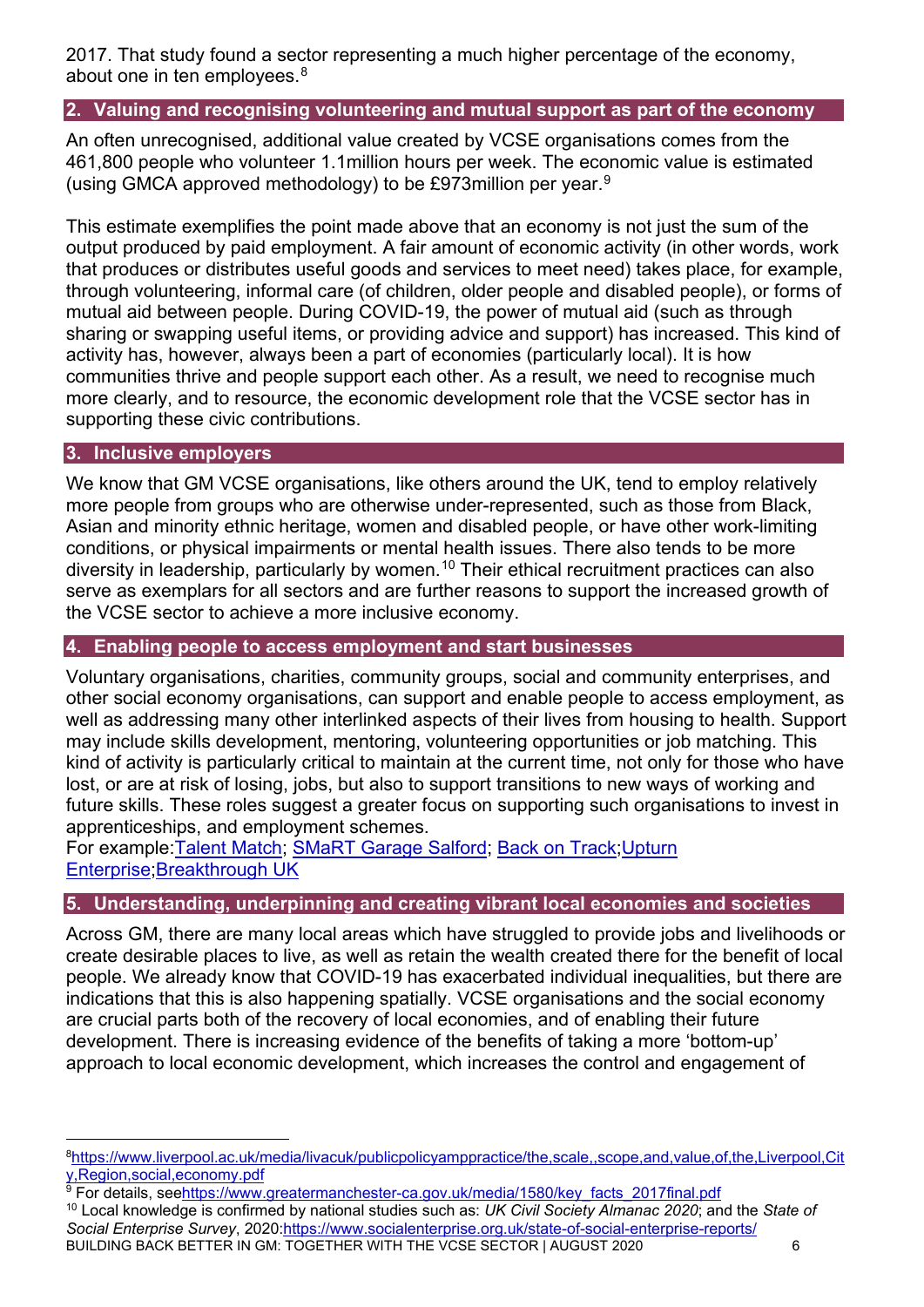local people in economic decision-making, as well as their ability to own and create community assets and businesses.[11](#page-6-0)

#### **Examples include:**

Providing intelligence and insight on poverty in Greater Manchester, including how to address the underlying causes of poverty and ensure local interventions focus on poverty reduction and prevention, not just crisis responses. Providing opportunities for people to develop skills and participate in creating their own solutions, such as through poverty truth commissions and policy development.

[Greater Manchester Poverty](https://www.gmpovertyaction.org/) Action

Providing safety nets for people struggling with low pay or benefits, or suffering from mental distress or isolation; as well as opportunities for people to develop skills and participate in creating their own solutions, such as through food banks, financial advice, mutual aid and support groups.

[Oldham Credit Union;](https://www.oldhamcreditunion.co.uk/) [Mustard](https://mustardtree.org.uk/) Tree; Infinity [Initiatives;](http://www.infinitycic.uk/) Wai Yin [Society](https://www.waiyin.org.uk/)

Supporting the creation of local and inclusive economic activity and employment through different kinds of local charitable and community enterprises, or self-employment. [Radcliffe Market;](https://www.radcliffe.market/) [Emmaus Bolton](https://emmaus.org.uk/bolton/)

Innovating new forms of economic activity and assets such as sharing goods; local food growing; or forms of community energy, community-owned housing and land; which reduce or eliminate costs, share wealth or can provide new sources of income. [Stockport](http://www.stockport-hydro.co.uk/) Hydro; Oldham [Community](http://oldhamcommunitypower.org.uk/) Power

Creating spaces for local people to think about and contribute to the future development of their area, being part of place-based economic democracy and decision-making. Elephants [Trail project;](https://www.unlimitedpotential.org.uk/enterprise/innovation-projects/elephants-trail) Little [Hulton](https://www.salfordcvs.co.uk/little-hulton-big-local) Big Local; [Inspiring Communities Together](https://www.inspiringcommunitiestogether.co.uk/)

Providing affordable housing and workspaces, as well as public space through, for example, community land trusts, or co-operative housing. These examples can help rethink high streets, enable people to work locally, and realise the potential of community ownership and control.

[Windsor Albion Co-operative;](http://www.windsoralbion.co.uk/) [Rochdale Boroughwide Housing](https://www.rbh.org.uk/)

Improving people's health and well-being through access to activities and preventive approaches which create flourishing lives and places. [PossAbilities;](https://possabilities.org.uk/) [Bolton Wanderers Community Trust;](https://bwct.org.uk/) [HMR Circle;](https://hmrcircle.org.uk/) [Youth Elements](https://www.youthelements.org.uk/)

Providing social cohesion and community support through community hubs, groups, and community assets to enable people to thrive and create relationships which underpin their ability to access jobs and create solutions to their own needs. Action [Together;](https://www.actiontogether.org.uk/) [Manchester Settlement;](https://www.manchestersettlement.org.uk/) [KYP](http://www.kyp.org.uk/)

#### **6. Being examples of inclusive and sustainable business models**

Showcasing business models that support increased participation by all workers and stakeholders, and equitably reward all stakeholders (including innovating ways of accessing external finance on appropriate terms), thus contributing to reduced pay/wealth inequalities.

<span id="page-6-0"></span>BUILDING BACK BETTER IN GM: TOGETHER WITH THE VCSE SECTOR | AUGUST 2020 7 11 See, for example,<https://localtrust.org.uk/insights/research/building-community-wealth-in-neighbourhoods/> and <https://localtrust.org.uk/insights/essays/building-wealth-an-essay-by-hazel-sheffield/>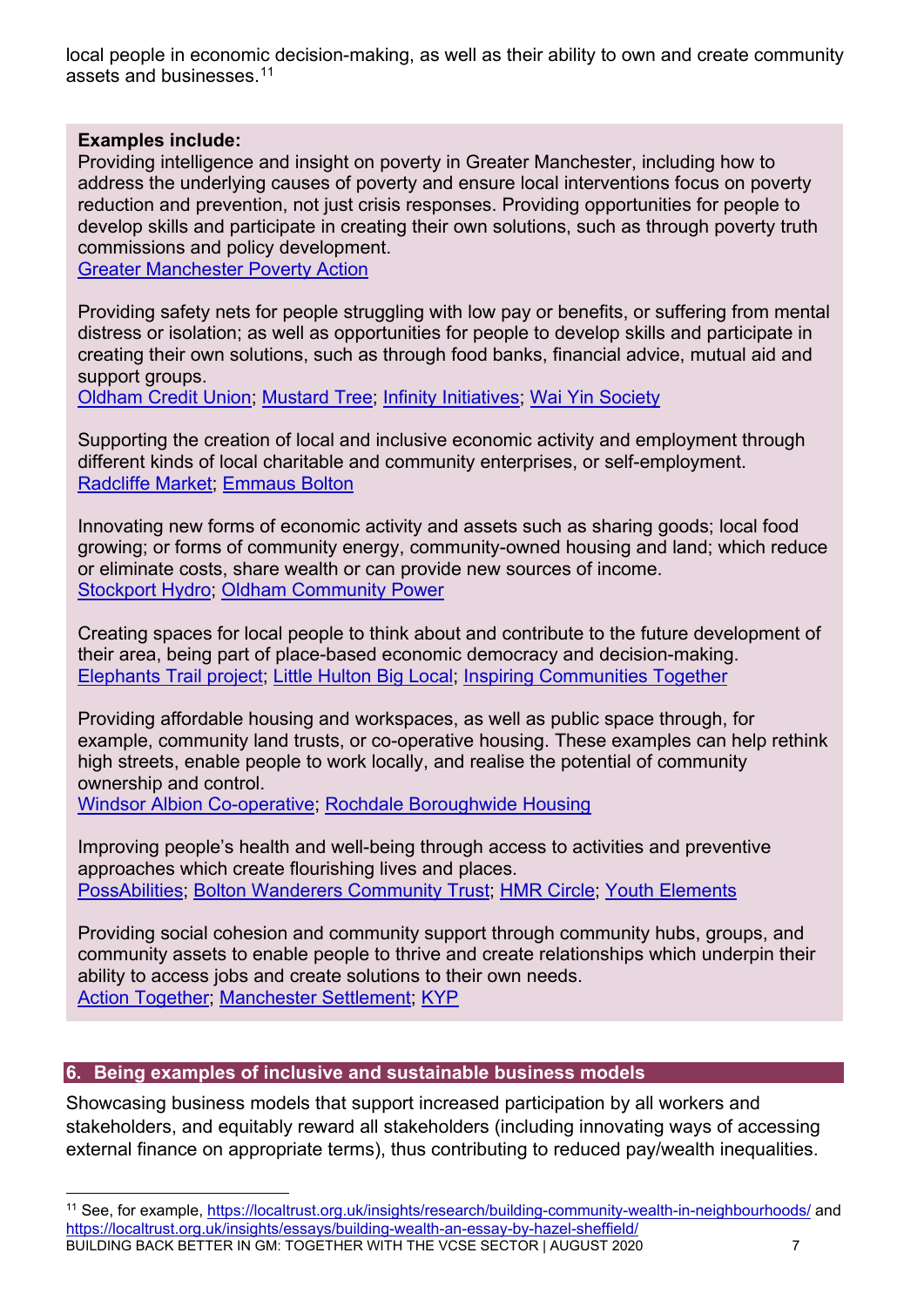#### **Examples include:**

Innovating and illustrating the viability of forms of economic activity which create different combinations of social, economic, and environmental value. [Red Co-operative;](http://red.coop/) [SharpFutures;](https://sharpfutures.org.uk/) [Reason](https://reasondigital.com/) Digital

<span id="page-7-0"></span>Supporting the values of reciprocity, solidarity and sharing, which build on the mutual aid seen throughout the crisis. These attributes will be necessary to realise a just transition, as well as new business models, such as those implied by the circular economy. [Co-operative Network Infrastructure;](https://cni.coop/) Open [Kitchen](https://www.openkitchenmcr.co.uk/) MCR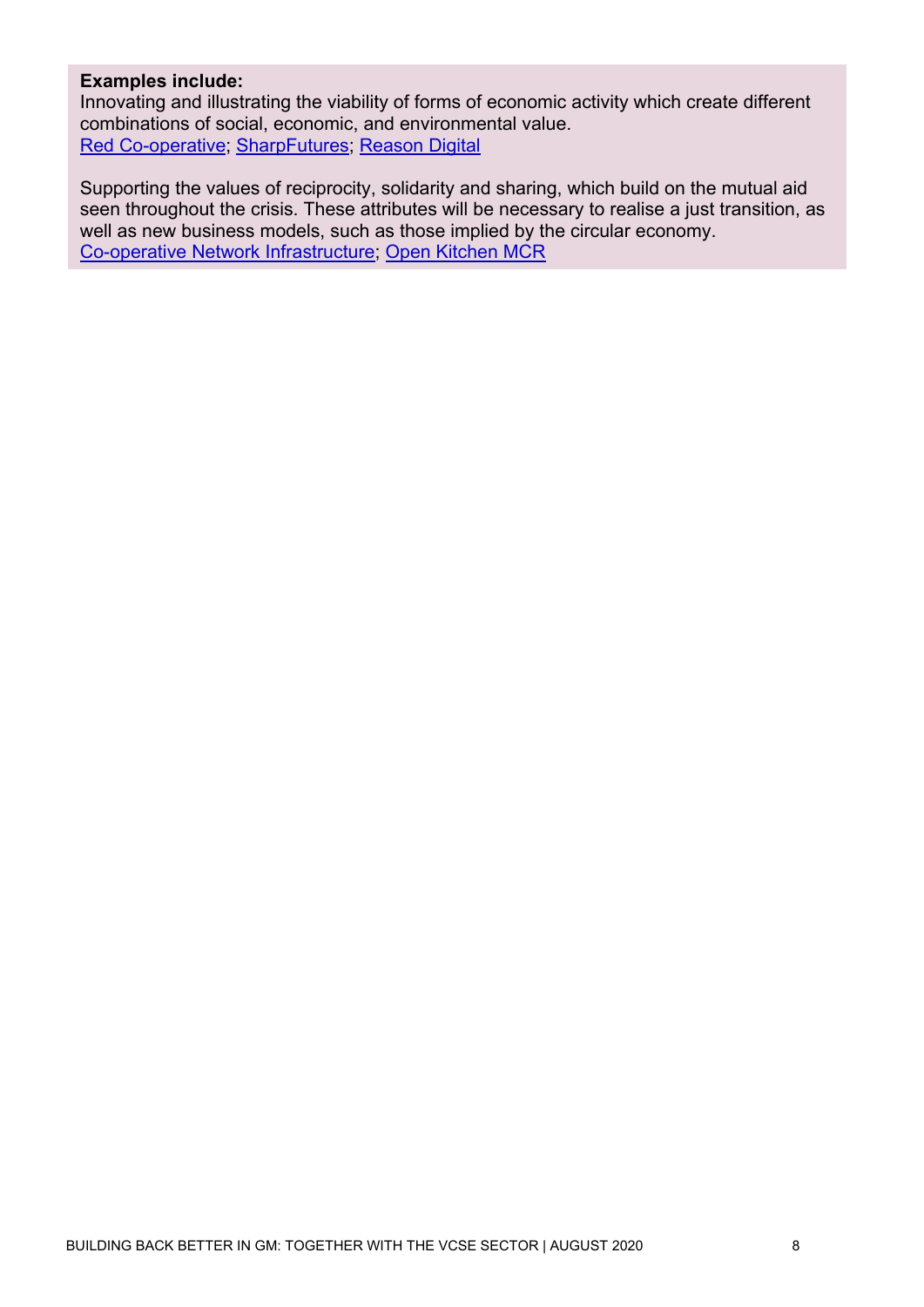# **Partnerships and practical actions to achieve change**

We have summarised below some areas of focus and practical action which we would like to discuss with partners. Three principles underlie our ideas. These are:

- *creating resilient local economies***;**
- *addressing inequalities;*
- *innovating for a Green New Deal***.**

Our suggestions build on short-term opportunities for collaboration during the recovery phase, as well as ideas to further underpin our vision of an inclusive and sustainable economy for Greater Manchester in all localities across the region.

#### **1. Support the creation of inclusive and sustainable local economies**

**We would like to engage with the public sector and business, to work out how best to support thriving and resilient local economies across GM. We can build on our insights and infrastructure, as well as examples from the UK and internationally. Part of Recovery Planning could also include a new panel on Resilient, Inclusive and Sustainable Local Economies.**

This crisis offers the opportunity for the VCSE sector to work with all sectors, bringing together the skills and resources needed to create inclusive and sustainable local economies. However, the GM Economy Recovery Action Plan is currently focused primarily on 'high-value-added' sectors, and inward investment by large companies. International evidence increasingly shows that this selective approach is inadequate to create resilient local economies that provide opportunities, share wealth or respond effectively to climate, health and environmental challenges. Primarily 'top-down' approaches can unintentionally exacerbate existing inequalities between localities and individuals, unless benefits are carefully designed and action is taken to mitigate.

The early successes and challenges of VCSE-led programmes such as Local Access can inform the kinds of collaboration and ideas which start to create sustainable change at local level.[12](#page-8-0) This initiative from Access (the Foundation for Social Investment) and Big Society Capital supports partnerships of local authorities, social enterprises and trading charities, housing providers and infrastructure organisations, in Bolton, Oldham, Stockport and Wigan, with support from GMCVO, to grow the local social economy to tackle local issues, and help 'level up' economic activity and opportunities.

#### **Investment in community anchors across GM could help create democratic spaces to enable greater local participation and control to rethink and repurpose local economic development.**

The VCSE Leadership Group has previously highlighted the important role of community anchors (multi-purpose, independent, community-led organisations and places) as well as related community leadership and mobilisation across GM. These organisations and people can enable real understanding and dialogue at local level on the economy, as well as provide the catalyst to realise practical activities and intervention at scale through networking and engagement with other players.<sup>[13](#page-8-1)</sup> Devolving control over local economic futures down to

BUILDING BACK BETTER IN GM: TOGETHER WITH THE VCSE SECTOR | AUGUST 2020 9

<span id="page-8-1"></span><span id="page-8-0"></span> <sup>1</sup>[2https://www.gmcvo.org.uk/news/new-investment-gm-help-grow-social-economy-and-tackle-inequality](https://www.gmcvo.org.uk/news/new-investment-gm-help-grow-social-economy-and-tackle-inequality) <sup>13</sup> Voluntary organisations, Community groups and Social Enterprises (VCSE) in Greater Manchester – the next 10 years (January 2020). [https://vcseleadershipgm.org.uk/wp-content/uploads/2020/01/GM-VCSE-Position-](https://vcseleadershipgm.org.uk/wp-content/uploads/2020/01/GM-VCSE-Position-Paper-Final.pdf)[Paper-Final.pdf](https://vcseleadershipgm.org.uk/wp-content/uploads/2020/01/GM-VCSE-Position-Paper-Final.pdf)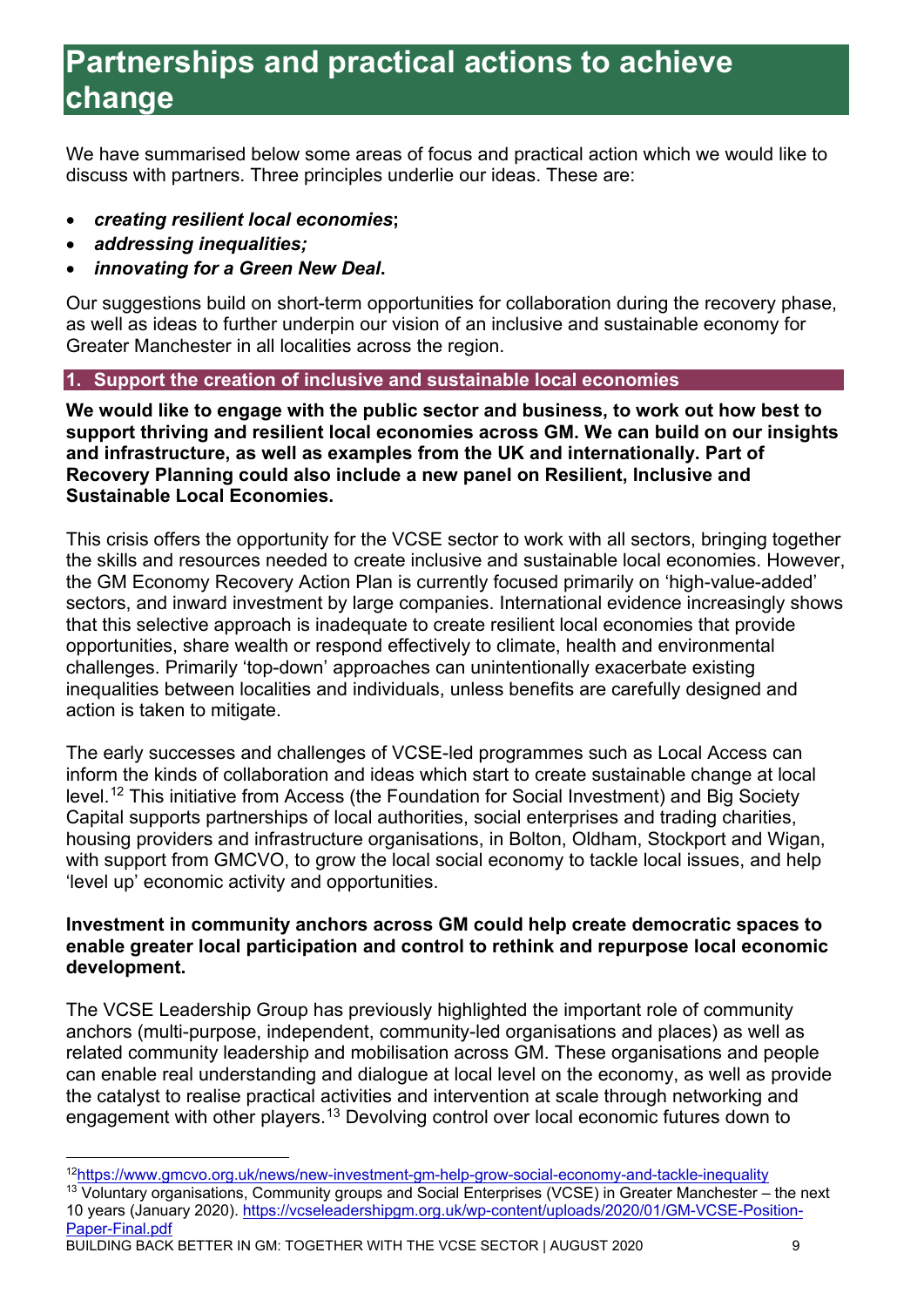communities could also include access to related funding streams such as the Future High Street Fund, or the proposed UK Shared Prosperity Fund.

#### **Specific resource could be devoted to supporting social innovation across GM for a just transition through some kind of incubator or knowledge hub.**

VCSE organisations and the wider social economy internationally have been at the forefront of providing solutions to creating inclusive and sustainable local economies.[14](#page-9-0) Any such initiative could be led by and developed with the VCSE, sharing the capacity and resources of different stakeholders. It could support and complement the work of the suggested Resilient, Inclusive and Sustainable Local Economies Panel.

#### **We would also like to consider the creation of well-being hubs across GM to promote and support healthy lifestyles across GM.**

These centres could build on the success of person-centred well-being initiatives delivered by the VCSE sector, such as 'social prescribing', tackle health inequalities, and help reduce the rise in mental health issues due to the pandemic.<sup>[15](#page-9-1)</sup> This is part of a shift towards funding 'preventive' policies which enable people to fully engage in work and society and therefore also save public sector money.

#### **2. Tackle low pay and insecurity**

#### **We would like to discuss ways of working in collaboration across different business sectors to share good practice and unlock barriers to creating fairer business models.**

This crisis has highlighted even more the challenges for those in low pay (many of them 'key workers') or insecure forms of work. The focus so far has rightly been predominantly to increase the payment of the real Living Wage<sup>[16](#page-9-2)</sup> to the lowest paid. But in addition, there is a need to discuss and reduce the excessively high wages in certain areas, as well as unfair disparities in wage levels across different parts of the economy. Given the challenges of both pay and viability facing childcare across GM, and its importance to the entire economy, one urgent example could be to work cross-sector to innovate viable business models, make best use of physical assets, and potentially share resources, staff and functions between organisations.[17](#page-9-3)

#### **We would like to meet with commissioners, and funding bodies (and representatives of national funders) to discuss more appropriate funding and procurement practices to support good VCSE employment.**[18](#page-9-4)

Whilst VCSE organisations show many good employment practices, they can struggle to provide adequate pay, training, security or career progression. This is particularly true for those dependent on external funding and government contracts.

Manchester[.http://documents.manchester.ac.uk/display.aspx?DocID=46492](http://documents.manchester.ac.uk/display.aspx?DocID=46492)

BUILDING BACK BETTER IN GM: TOGETHER WITH THE VCSE SECTOR | AUGUST 2020 10

<span id="page-9-0"></span> <sup>14</sup> See, for example, Vickers I, Westall A, Spear R, Brennan G & Syrett S (2017) *Cities, Social Economy and Inclusive Growth*, Joseph Rowntree Foundation. [https://www.jrf.org.uk/report/cities-social-economy-and-inclusive](https://www.jrf.org.uk/report/cities-social-economy-and-inclusive-growth)[growth](https://www.jrf.org.uk/report/cities-social-economy-and-inclusive-growth)

<span id="page-9-1"></span><sup>&</sup>lt;sup>15</sup> For example, Wellbeing Matters in Salford - <https://www.salfordtogether.com/2018/12/wellbeing-matters/> 1[6https://www.livingwage.org.uk/what-real-living-wage](https://www.livingwage.org.uk/what-real-living-wage)

<span id="page-9-3"></span><span id="page-9-2"></span><sup>&</sup>lt;sup>17</sup>Glasgow East, for example, is trialling a system change approach for viable childcare. <https://childreninscotland.org.uk/change-childcare-and-nurture-glasgow-east/>

<span id="page-9-4"></span><sup>18</sup>See, for example, the section on VCSE in Westall, A (2019)Promoting good work in *Greater Manchester: Taking sectoral differences into account in the development of the Greater Manchester Good Employment Charter*, Inclusive Growth Analysis Unit, University of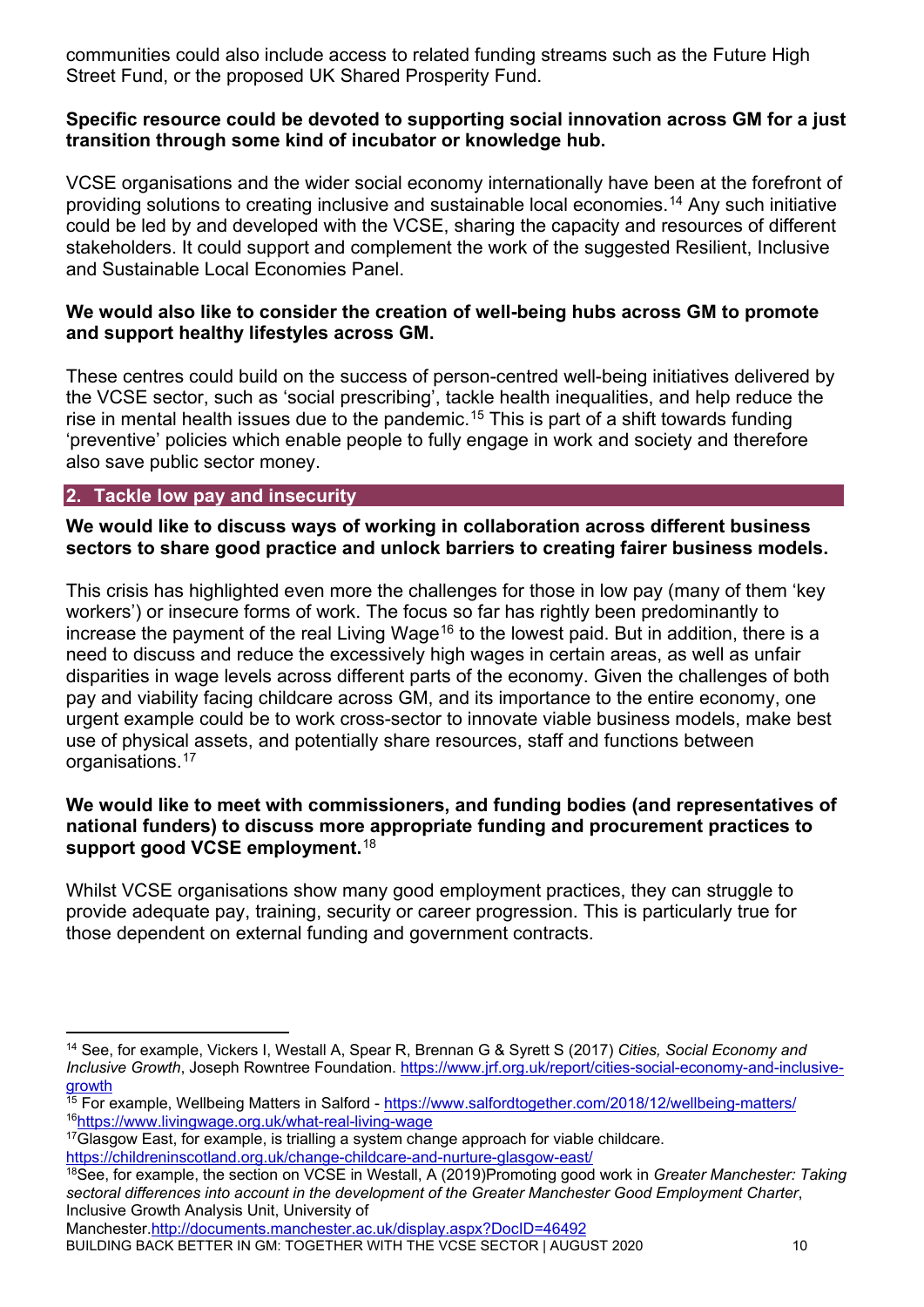#### **3. Create social value from infrastructure and wider local spend**

**We would like to work with partners to ensure that infrastructure investments fully incorporate social value through, for example, approaches like the GM VCSE Commissioning Framework, and GM Good Employment Charter, with a specific focus on ensuring reduced spatial and individual inequalities, and having the highest environmental performance.**

In June 2020, the UK Government committed to bring forward infrastructure spending (through Project Speed). Whilst this proposal does not adequately ensure a green and inclusive jobsrich recovery, it does, together with other GM infrastructure plans, provide an opportunity to maximise positive impact on inclusion and sustainability through a comprehensive social value approach. The VCSE sector would welcome the opportunity to work with the GMLEP and GMCA in infrastructure decision-making to provide insight on impacts on particular localities, and ways to benefit different demographics; as well as to be recognised as potential delivery partners.

#### **We would also like to discuss the development of a GM Supply Chain platform for VCSE organisations, co-operatives, and local businesses committed to inclusion and sustainability.**

To enable greater benefit from inward investment or infrastructure spending, and to enable everyone in GM to support social economy organisations, there is a need to make it easier to buy from them.

#### **We would also like to discuss the possibility of GM imposing a 1% levy on all public sector contracts, to fund the economic inclusion delivered by VCSE organisations.**

The Social Value Framework and Policy is already used as a valuable commissioning tool in Greater Manchester, but taking it one step further would ensure social value was delivered by every contract issued.

#### **4. Further engagement with GM Recovery Action Planning on the Economy**

**Investment Taskforce** – As part of this group, GMCVO, GMCA and Access - the Foundation for Social Investment are already working together to develop an Emergency Relief Fund for VCSE organisations in GM (£50-£500k) who are currently unable to access finance. There are discussions to create a fund where the money is repayable but with no repayment or interest required in the first two years. Similar partnerships and activity are also going on at local levels.

If GM wants to see greater numbers of larger voluntary organisations, charities, social enterprises, co-operatives, and community-owned land and housing, or alternative business models, there is a need to review available and appropriate finance, particularly forms of equity (including patient repayable risk capital). This focus could help position GM as an international finance innovator, helping to repurpose finance to better support need and appropriately distribute wealth.

**Economy cell and GM Good Employment Charter – VCSE organisations can contribute** their expertise on more flexible forms of employment, pay structures, employee and stakeholder participation, and diversity.

**Communications Taskforce** – The social economy should be included in the Recovery Planning Review's 'Total Universe' of businesses, and as key partners to bring about a Safe GM. We can help create narratives to 'Build Back Better' drawing on the insights and needs of local people, particularly, given the urgent need, of young people and people of Black, Asian and minority ethnic heritage.

BUILDING BACK BETTER IN GM: TOGETHER WITH THE VCSE SECTOR | AUGUST 2020 11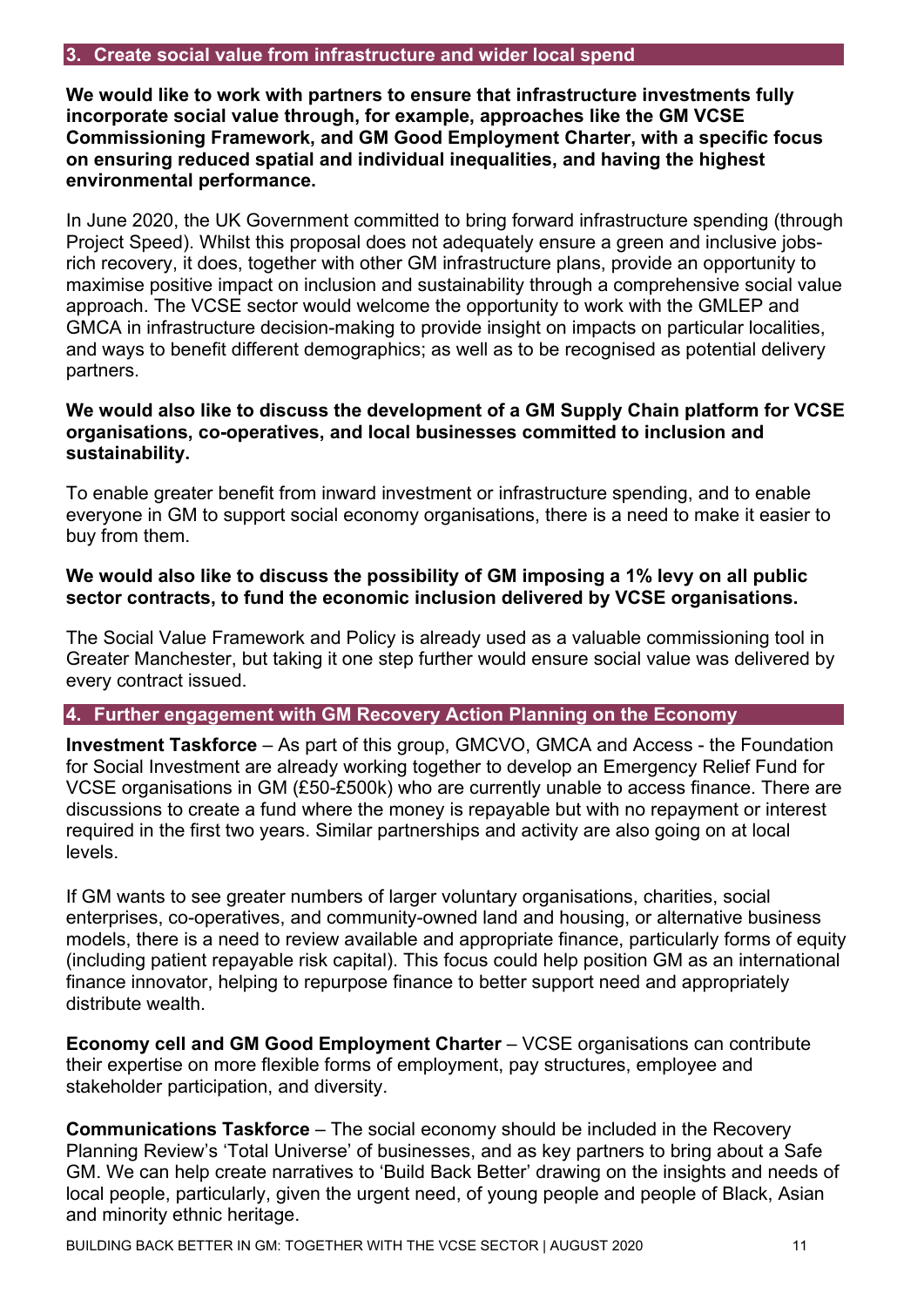We can also strategically contribute to the **Employment and Skills Advisory Panel**; **Small and Medium Enterprises and Supply Chains**; **Green Behaviours' Taskforce**; and the **Digital Panel** (to ensure digital inclusion).

However, we will also need to think creatively about how to resource an extended role of the VCSE within economic development.

#### **5. Representation of the VCSE sector on the GM Local Enterprise Partnership**

<span id="page-11-0"></span>The examples above show the economic contributions of VCSE and the wider social economy across GM, both now and in the future. We would therefore welcome further engagement in ongoing discussions as to how best include these impacts as part of the Greater Manchester LEP. This is already happening, for example, in [Liverpool City Region LEP](https://www.liverpoollep.org/) (a 'third sector' champion) and in the [Heart of the South West LEP.](https://heartofswlep.co.uk/) There is also a recommendation in the [UK](https://www.gov.uk/government/publications/strengthened-local-enterprise-partnerships)  [Government's LEP Review 2018](https://www.gov.uk/government/publications/strengthened-local-enterprise-partnerships) to improve the diversity of Local Enterprise Partnership chairs and board members, including through "representation from … the voluntary and community sector bodies."[19](#page-11-1)

<span id="page-11-1"></span>BUILDING BACK BETTER IN GM: TOGETHER WITH THE VCSE SECTOR | AUGUST 2020 12 1[9Strengthened Local Enterprise](https://www.gov.uk/government/publications/strengthened-local-enterprise-partnerships) Partnerships, July 2018.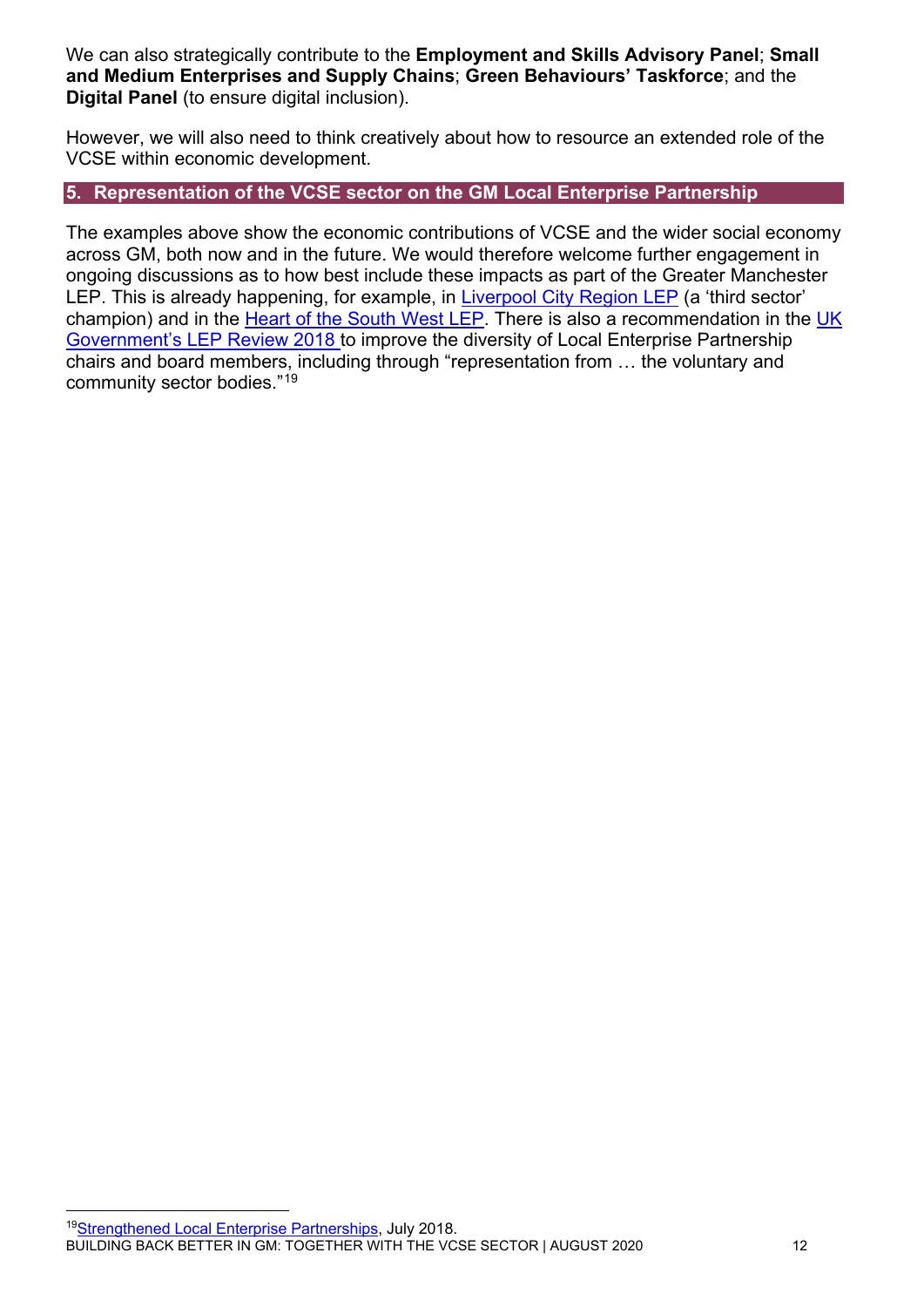## **Further policy suggestions for inclusive and sustainable economies**

We would like to support, propose and discuss the following policy suggestions with GMCA, to both signal and reinforce GM's vision and commitment to 'Build Back Better'. As they are mutually supportive, each of these elements should be considered together (particularly 2, 3 and 4).

#### **1. Add 'Equality and Diversity' as a specific criterion to the GM Good Employment Charter**

*Equality and diversity* was originally proposed by many as a separate characteristic during the development of the GM Good Employment Charter. It is now recognised as a core thread running through all the criteria. However, this universalism can hide its importance and therefore reduce its impact. The suggestion to specifically include this issue was raised and favourably discussed at, for example, at a June webinar organised by the Growth Company on good employment and people of Black, Asian and minority ethnic heritage. $^{\mathrm{20}}$  $^{\mathrm{20}}$  $^{\mathrm{20}}$ 

#### **2. Adopt a Socio-Economic Equalities duty across GM**

When the Equalities Act was introduced in 2010, the UK Government did not enact Section 1– a socio-economic duty requiring that public bodies take measures to: "reduce the inequalities of outcome which result from socio-economic disadvantage".[21](#page-12-1) We support the ongoing discussions with GM to adopt this duty unilaterally, further empowering the Equalities Lead for GM.

**3. Adopt the principles and suggested practices of the Wellbeing of Future Generations (Wales) Act 2015[22,](#page-12-2) and create a GM approach**

Including improvements suggested by the Wellbeing of Future Generations Bill, currently passing through both Houses of the UK Parliament.<sup>[23](#page-12-3)</sup>

One of the challenges for government at national and local levels has been short-termism. In order to ensure policy that supports a resilient recovery, addresses inequalities in the short and long-term, speeds up responses to environmental challenges, and anticipates future developments and shocks, there is a need to create a framework to support long-term policy making. There could be a GM Commissioner or some kind of panel to focus attention and capabilities.

#### **4. Hold a GM-wide conversation across the different localities in the region, to bring people together around a shared vision of the future economy and society**

During the development of the Future Generations (Wales) Act 2015, a public conversation was held across Wales to explore the future people wanted, which resulted in seven well-being goals. We suggest that the VCSE sector could be a core actor in enabling a similar process to happen in GM.

1. **Ensure that economic policy is subject to a full impact assessment (incorporating environmental, economic, and social criteria** –**including inequalities and poverty levels)**

<span id="page-12-1"></span><sup>21</sup> Equality Act 2010, Part 1 [-https://www.legislation.gov.uk/ukpga/2010/15/part/1](https://www.legislation.gov.uk/ukpga/2010/15/part/1) <sup>22</sup>Well-being of Future Generations (Wales) Act

<span id="page-12-3"></span>BUILDING BACK BETTER IN GM: TOGETHER WITH THE VCSE SECTOR | AUGUST 2020 13 <sup>23</sup> Wellbeing of Future Generations Bill<https://todayfortomorrow.org.uk/what-is-the-future-generations-bill/>

<span id="page-12-0"></span> $20$  The issue was first raised by one of the speakers, Sharon Amesu, Chair, Institute of Directors (IoD) Manchester[.https://www.gmgoodemploymentcharter.co.uk/news-blogs/posts/2020/june/equality-issues-the-bame](https://www.gmgoodemploymentcharter.co.uk/news-blogs/posts/2020/june/equality-issues-the-bame-community-and-pay-disparities-supporters-network-webinar)[community-and-pay-disparities-supporters-network-webinar](https://www.gmgoodemploymentcharter.co.uk/news-blogs/posts/2020/june/equality-issues-the-bame-community-and-pay-disparities-supporters-network-webinar)

<span id="page-12-2"></span><sup>201</sup>[5https://www.legislation.gov.uk/anaw/2015/2/contents/enacted](https://www.legislation.gov.uk/anaw/2015/2/contents/enacted)